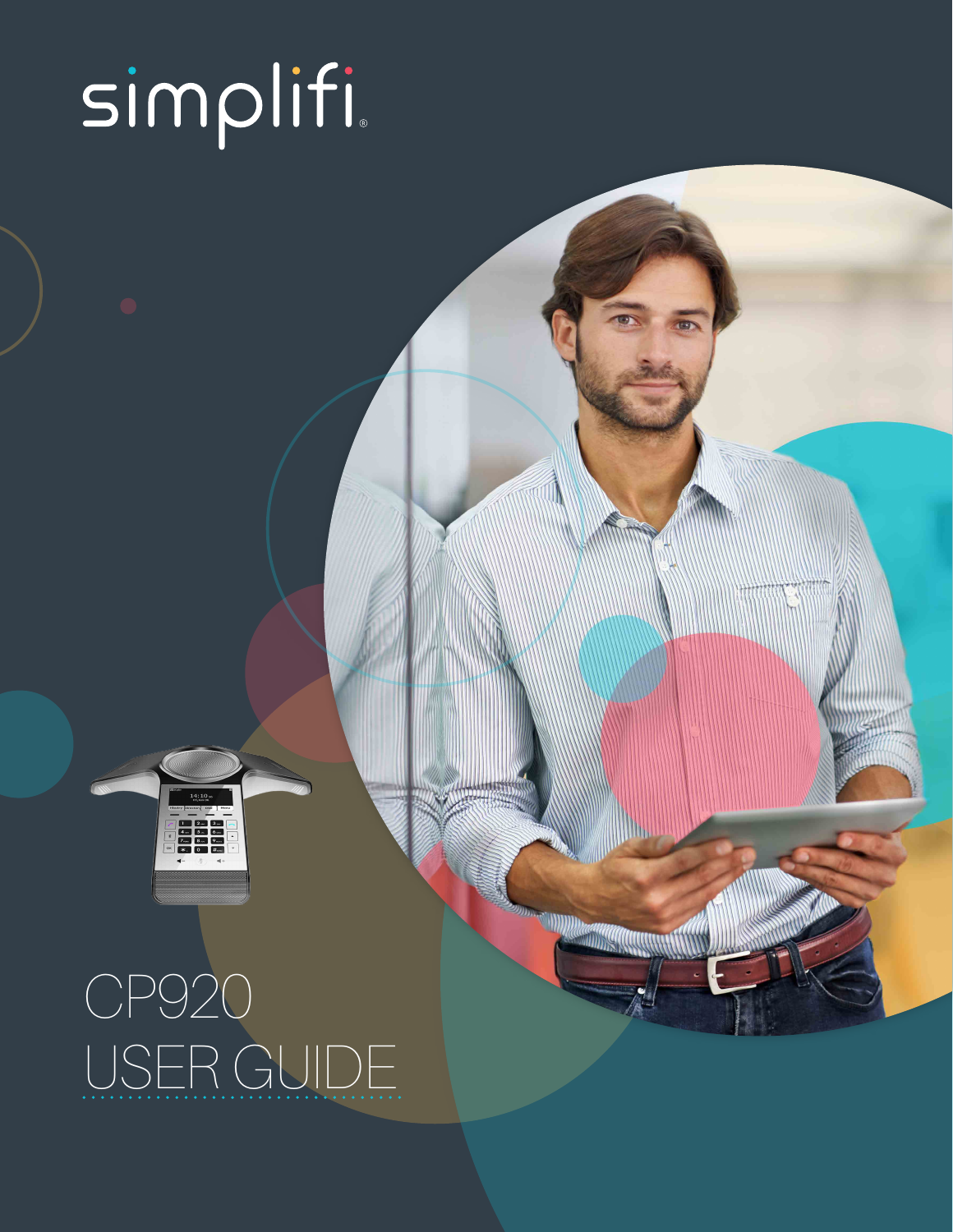## simplifi.

### Key Features of CP920 Conference Phone

#### **CP920**

Thank you for choosing the CP920 IP conference phone, which is exquisitely designed for small and medium-sized conference room, meeting for 10 people below. This conference



phone provides business telephony features, such as Call Hold, Call Transfer, Call and Conference Recording, Multicast Paging and five-way Conference over an IP network. This guide provides everything you need to quickly use your new phone.

- **2 KEY FEATURES** CP920
- **3 AUDIO SETTINGS** Volume Control Ring Tones
- **5 PLACING/ANSWERING A CALL** Placing Calls Placing Calls Over Bluetooth Placing Calls From History Answering Phone Calls Ending Phone Calls **8 MANAGING A CALL**
	- Muting Phone Calls Call Hold/Resume Do Not Disturb (DND) Static Call Forwarding Dynamic Call Forwarding Call Transfer Call Waiting Conference Call Call Park
- **17 ACCESSING VOICEMAIL** Voicemail

simplifi.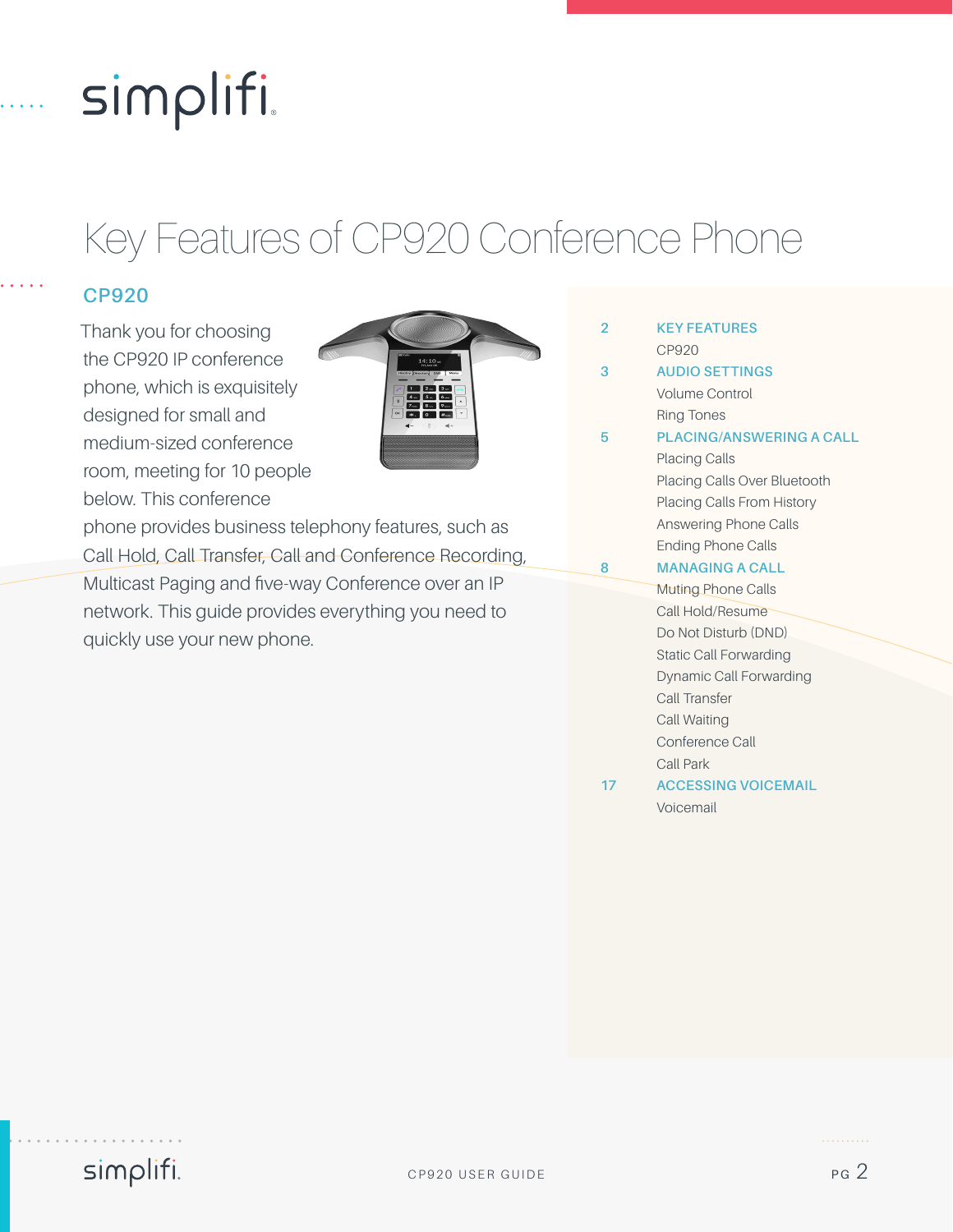### Audio Settings

#### **VOLUME CONTROL**

You can tap the volume key to adjust the ringer volume when the phone is idle or ringing. You can also tap the volume key to adjust the speaker volume when the phone is during a call.

#### **To adjust the ringer volume when the phone is idle:**



#### **To adjust the ringer volume when the phone is ringing:**



**To adjust the speaker volume when the phone is during a call:**

**1.** Tap  $\bullet$  - or  $\bullet$  + to adjust the speaker volume.

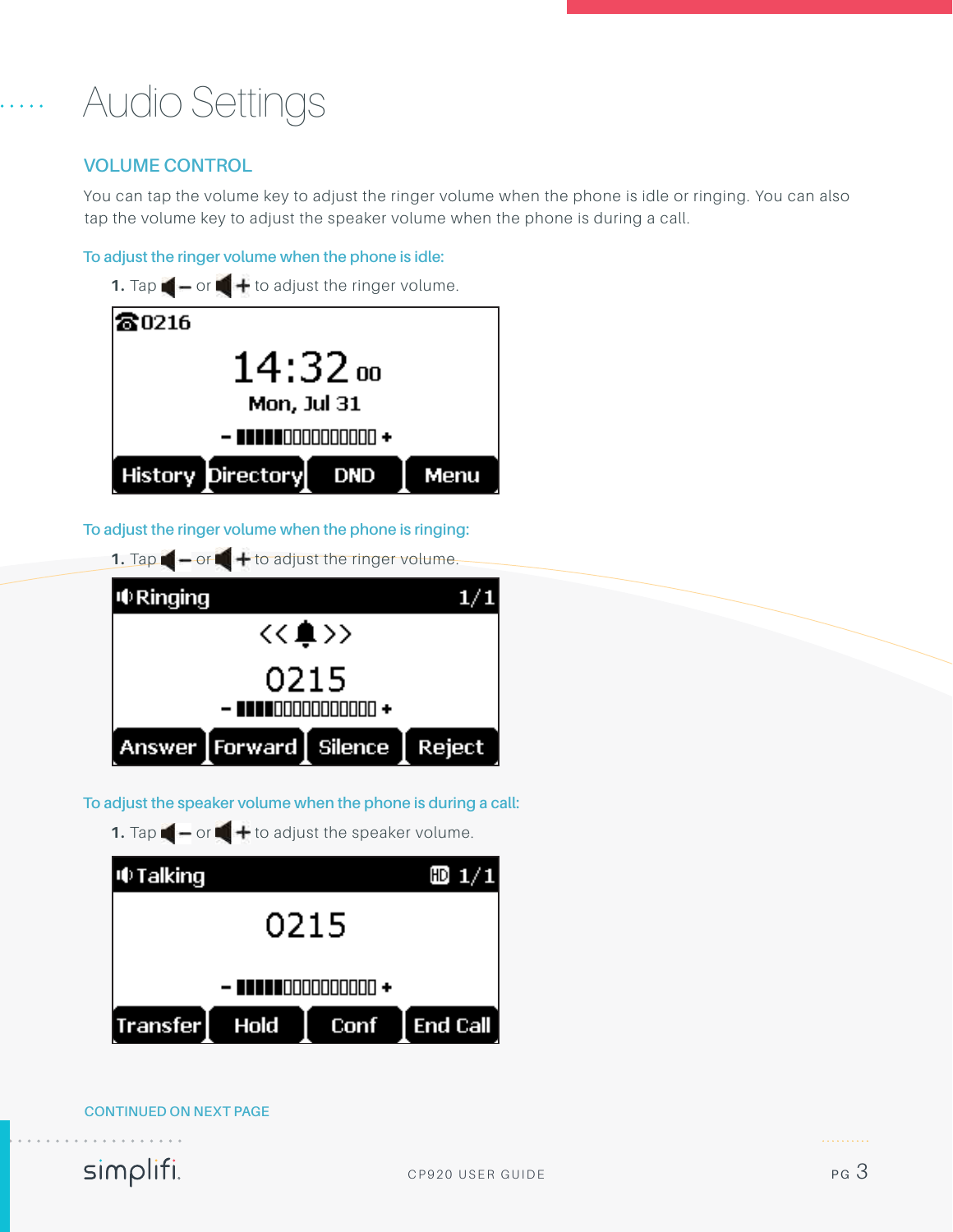### Audio Settings (continued)

#### **RING TONES**

Ring tones are used to indicate incoming calls. You can select different ring tones to distinguish your phone from your neighbor's, you can also select ring tone for your accounts or contacts on your phone.

#### **To select a ring tone for the phone via phone user interface:**

- **1.** Tap Menu->Settings->Basic Settings->Sound->Ring Tones->Common.
- **2.** Tap or to select the desired ring tone.

| `ommon                  |      |  |
|-------------------------|------|--|
| $\times$ 1. Ring 1. wav |      |  |
| 2. Ring2.wav            |      |  |
| 3. Ring3.wav            |      |  |
| 4. Ring4.wav            |      |  |
| Back                    | Save |  |

- **3.** (OPTIONAL) Tap  $\bullet$  or  $\bullet$  + to adjust the ringer volume.
- **4.** Tap the Save soft key to accept the change or the Back soft key to cancel.

#### **To select a ring tone for the account via phone user interface:**

- **1.** Tap Menu->Settings->Basic Settings->Sound->Ring Tones.
- **2.** Tap or to select the desired account and then tap the Enter soft key.

|             | <b>Ring Tones</b> |              |
|-------------|-------------------|--------------|
| 1. Common   |                   |              |
| 2.0216      |                   |              |
|             |                   |              |
|             |                   |              |
| <b>Back</b> |                   | <b>Enter</b> |

- **3.** Tap  $\begin{bmatrix} \bullet \\ \bullet \end{bmatrix}$  or  $\begin{bmatrix} \bullet \\ \bullet \end{bmatrix}$  to select the desired ring tone. If Common is selected, this account will use the ring tone selected for the phone.
- **4.** (OPTIONAL) Tap  $\blacksquare$  or  $\blacksquare$  + to adjust the ringer volume.
- **5.** Tap the Save soft key to accept the change or the Back soft key to cancel.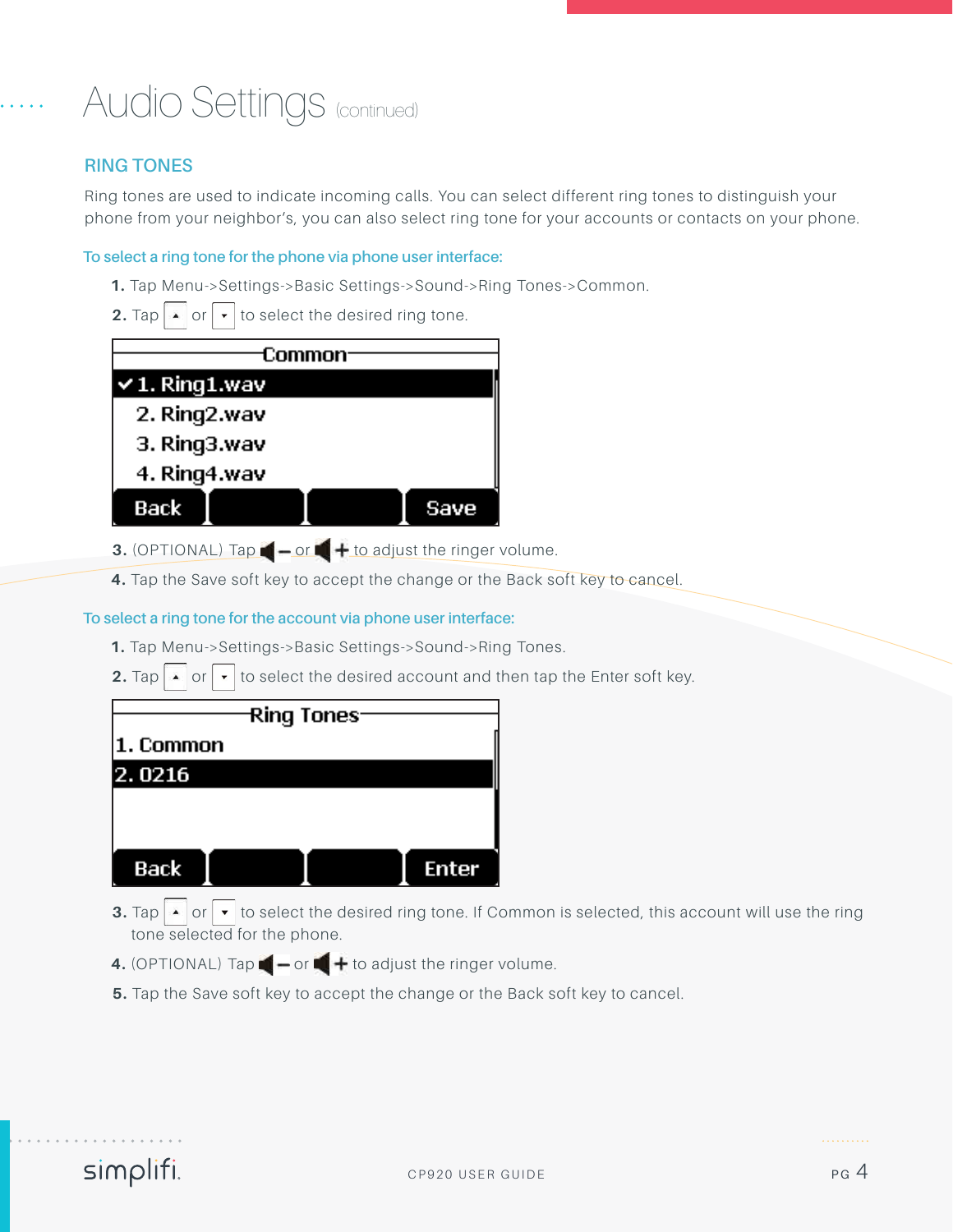### Placing and Answering Phone Calls

#### **PLACING PHONE CALLS**

You can tap the off-hook key either before or after entering the number to place a call. You can also dial an entry from local directory, favorite directory, remote phone book or call history. The call duration and far-site's information (name and phone number) are visible on the LCD screen. In the figure below, the call to "Bob" (the phone number: 0217) has lasted 6 seconds.

| <b>I</b> Talking               |         | $\pmb{\mathbb{D}}$ 1/1 |
|--------------------------------|---------|------------------------|
|                                | Bob     |                        |
| 0217                           |         |                        |
|                                | 00 : 06 |                        |
| <b>Hold</b><br><b>Transfer</b> |         | Conf End Call          |

#### **To place a call do one of the following:**

**A.** Tap  $\left| \right|$  to obtain a dial tone.

Enter the desired number using the keypad.

- Tap  $\left| \right|$ , or  $\left| \right|$ ,  $\left| \right|$  #send soft key.
- **B.** Enter the desired number using the keypad.
	- Tap  $\left| \int_{0}^{\infty} \right|$ ,  $\left| \int_{0}^{\infty}$  are the Send soft key.

#### **To place multiple calls:**

You can have more than one call on your CP920 IP conference phone. To place a new call during an active call, do one of the following:

**A.** Tap  $\left| \right|$ . The active call is placed on hold.

Enter the desired number using the keypad.

Tap  $\left| \int_{0}^{\infty} \right|$ ,  $\left| \int_{0}^{\infty} \right|$  or the Send soft key.

**B.** Tap the Hold soft key to place the original call on hold.

Tap the NewCall soft key.

Enter the desired number using the keypad.

Tap  $\left| \int_{0}^{\infty} \right|$ , or  $\left| \int_{0}^{\infty} \right|$  are the Send soft key.

You can tap  $\left| \cdot \right|$  or  $\left| \cdot \right|$  to switch between calls, and then tap the Resume soft key to retrieve the desired call.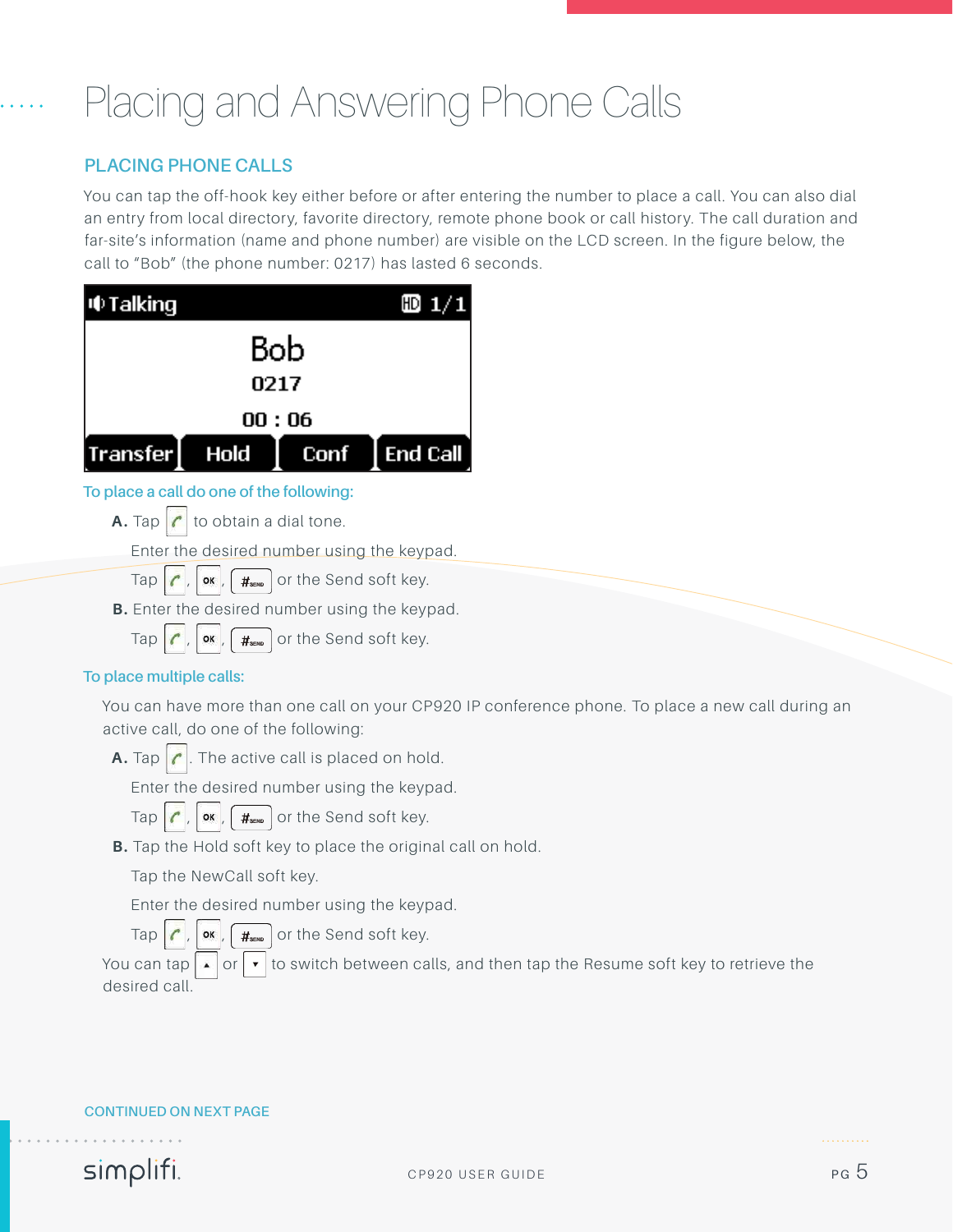### Placing and Answering Phone Calls (continued)

#### **PLACING A CALL OVER BLUETOOTH**

If you connect a Bluetooth-Enabled mobile phone with your IP phone, you can place a mobile call on your mobile phone or IP phone. The IP phone screen and mobile phone screen both shows the connected call. You can use the IP phone as a hands free device for the call. You can use the IP phone to place both the mobile call and IP call, and two types of calls will not affect each other.

#### **To place a mobile call over Bluetooth on your IP phone:**

- **1.** Connect a Bluetooth-Enabled mobile phone with your phone.
- $2.$  Tap  $\mathcal C$
- **3.** Tap the Switch soft key to select Mobile Account.
- **4.** Enter the desired number.
- **5.** Tap  $\begin{bmatrix} \cdot \\ \cdot \end{bmatrix}$  or  $\begin{bmatrix} \cdot \\ \cdot \end{bmatrix}$  for the Send soft key.

#### **To place a mobile call over Bluetooth on your mobile phone:**

- **1.** Connect a Bluetooth-Enabled mobile phone with your phone.
- **2.** On your mobile phone, place a call to a desired contact. The outgoing call information appears on both your IP phone and mobile phone screen.
- **3.** On your mobile phone, select CP920 as your audio source.

Bluetooth: the audio goes through the IP phone.

Handset earpiece or Speaker: the audio goes through the mobile phone.

The audio goes through the IP phone although the mobile phone screen also shows a connected call. You can hold, mute or end the call on the IP phone, and after you hold the call you can resume the call or place a new call.

#### **PLACING A CALL FROM HISTORY**

#### **To place a call from the call history list:**

- **1.** Tap the History soft key.
- **2.** Select the desired call history list and then tap the Enter soft key.
- **3.** Tap or to select the desired entry.
- **4.** Tap the Send soft key.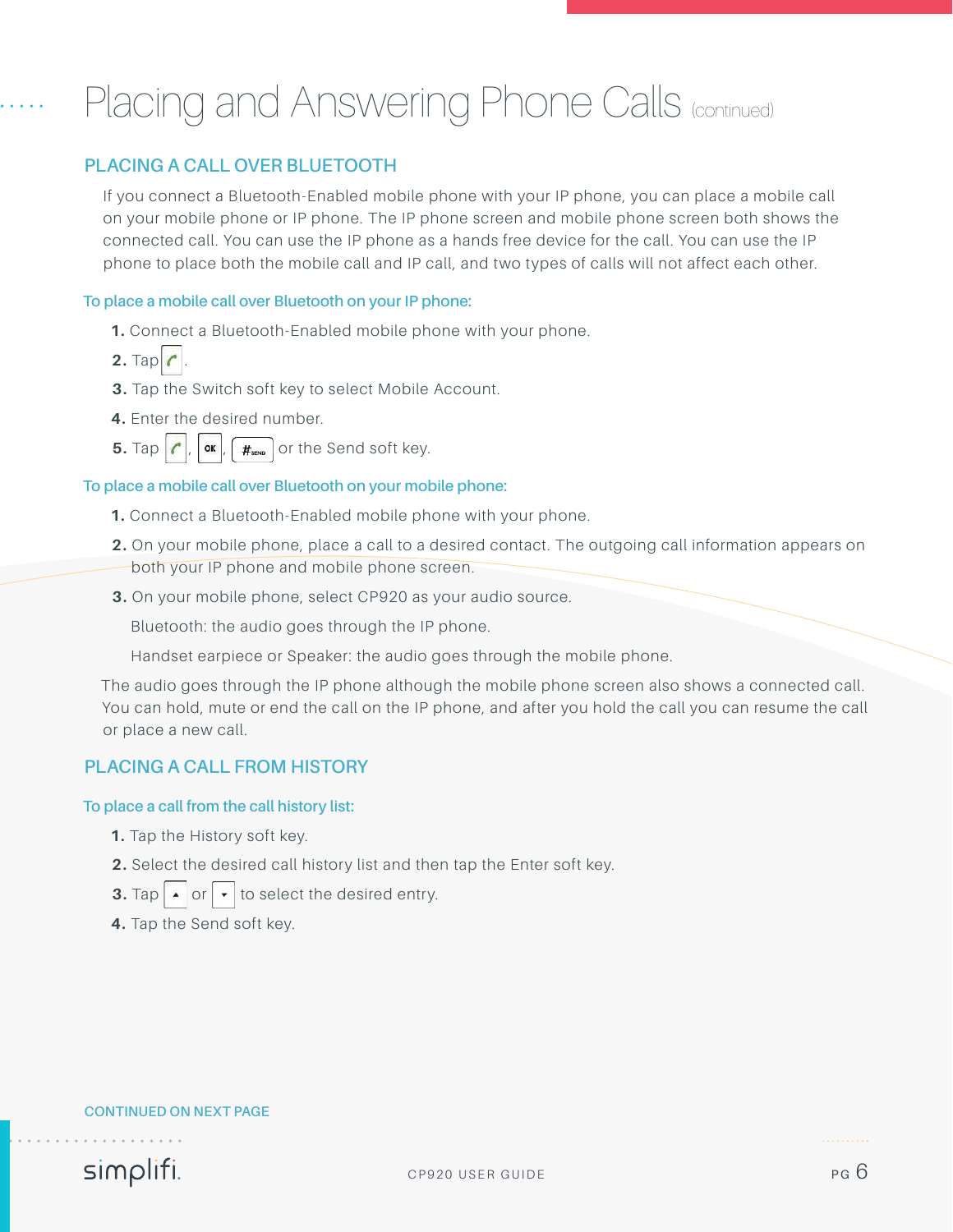### Placing and Answering Phone Calls

#### **ANSWERING PHONE CALLS**

You can answer a call no matter whether you are in another call or not. If you want to answer a new incoming call when in another call, ensure that call waiting has been enabled.

#### **To answer when not in another call do one of the following:**

- $A.$  Tap  $\sim$
- **B.** Tap the Answer soft key.
- $C.$  Tap  $\alpha$

#### **To answer when on an active call, and an incoming call arrives on the phone, do one of the following:**

**A.** Tap the Answer soft key.

The incoming call is answered and the original call is placed on hold.

- **B.** Tap  $\mathbf{\cdot}$  to access the new call.
	- Tap  $\left| \int_{0}^{\infty} \right|$  or the Answer soft key.

The incoming call is answered and the original call is placed on hold.

#### **ENDING PHONE CALLS**

#### **To end a phone call do one of the following:**

A. Tap the End Call soft key.



**NOTE:** To end a call placed on hold, you can tap the End Call soft key to end the call directly, or tap the Resume soft key to resume the call before ending it.

simplifi

. . . . . . . . . .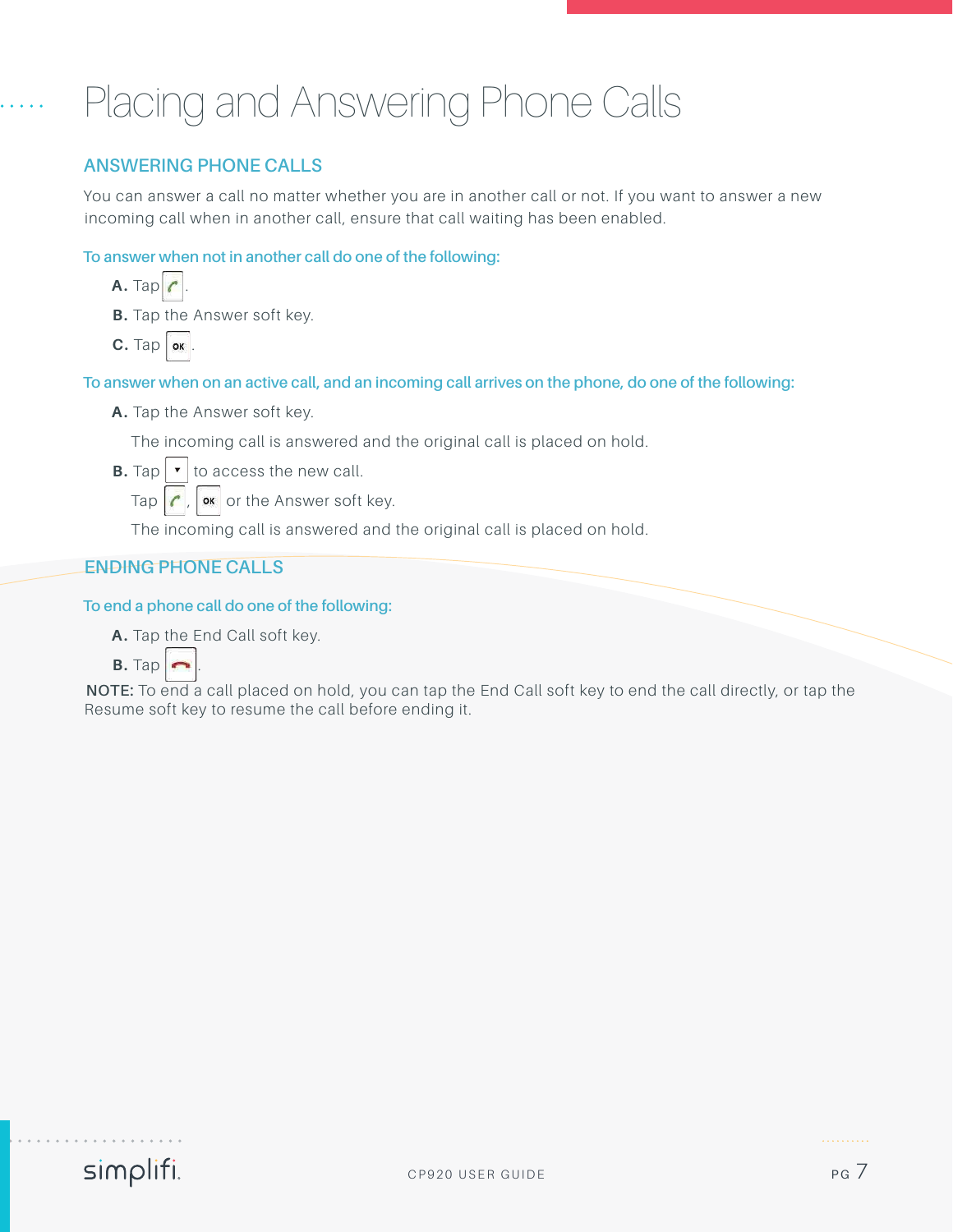#### **MUTING PHONE CALLS**

#### **To mute a phone call:**

**1.** Tap  $(\bigotimes)$  during an active call.

The Mute key LED indicators illuminate solid red.

The LCD screen indicates that the call is now muted.



#### **To unmute a phone call:**

**1.** Tap  $(\ell)$  again to un-mute the call.

#### **To mute the microphone while dialing:**

**1.** Tap  $(\diamondsuit)$  on the pre-dialing or dialing screen.

The Mute key LED indicators illuminate solid red.

The call is muted automatically when set up successfully.

#### **To unmute the microphone while dialing:**

**1.** Tap  $(\diamondsuit)$  again on the pre-dialing or dialing screen.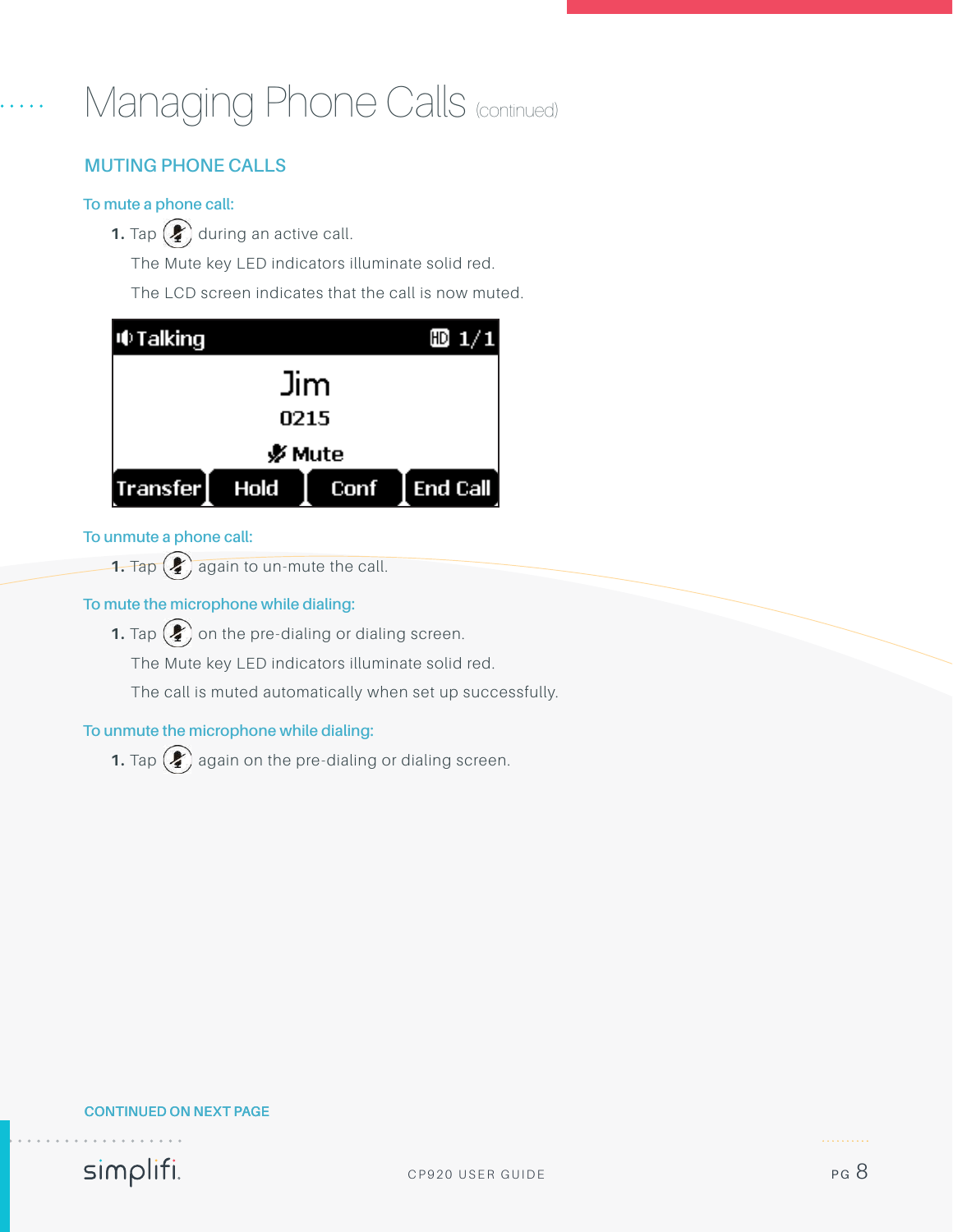#### **CALL HOLD/RESUME**

You can place an active call on hold. Only one active call can be in progress at any time. Other calls can be made and received while placing the original call on hold. When you place a call on hold, your IP PBX may play music on hold to the other party while waiting.

#### **To place a call on hold:**

- **1.** Tap the Hold soft key during a call.
	- LED indicators flash green.

The LCD screen indicates that the call is on hold.



**NOTE:** The phone will beep softly every 30 seconds to remind you that you still have a call on hold.

#### **To resume a held call:**

**1.** Tap the Resume soft key.

#### **If multiple calls are placed on hold:**

**1.** Tap  $\blacktriangleright$  or  $\blacktriangleright$  to switch between the calls, and then tap the Resume soft key to retrieve the desired call.

**NOTE:** If more than one call is placed on hold, a numbered prompt appears on the LCD screen, for example "2/3", indicating that this is the second call out of three calls.

#### **DO NOT DISTURB (DND)**

You can use DND to reject incoming calls automatically on the phone and callers will receive a busy message. The prompt message "New Missed Call(s)" indicates the number of missed calls. All calls you receive while DND is activated are logged to your missed calls list.

**NOTE:** The prompt message will display only if Missed Call Log is enabled.

#### **To activate DND via phone user interface:**

**1.** Tap the DND soft key when the phone is idle.

The icon  $DND$  appears on the status bar.

#### **CONTINUED ON NEXT PAGE**

simplifi.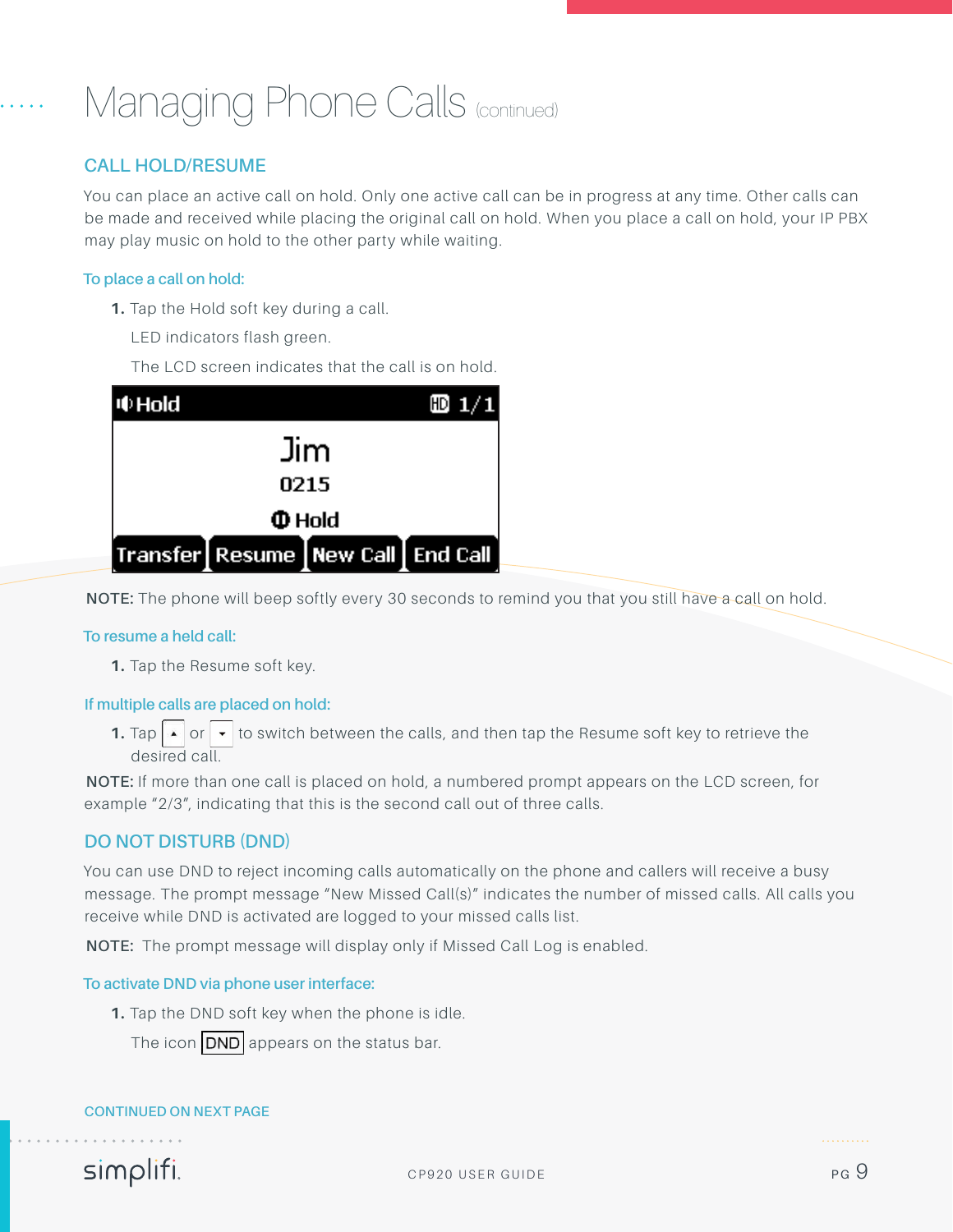

#### **To deactivate DND via phone user interface:**

**1.** Tap the DND soft key when the phone is idle.

#### **STATIC CALL FORWARDING**

Three types of static forwarding are:

Always Forward: Incoming calls are immediately forwarded.

Busy Forward: Incoming calls are immediately forwarded if the phone is busy.

No Answer Forward: Incoming calls are forwarded if not answered after a period of time.

#### **To activate call forward via phone user interface:**

- **1.** Tap Menu->Features->Call Forward.
- **2.** Tap  $\boxed{\cdot}$  or  $\boxed{\cdot}$  to select the desired forwarding type, and then tap the Enter soft key.
- **3.** Depending on your selection:
	- **A.** If you select Always Forward:
		- **1.** Tap the **o**r soft key to select Enabled from the Always Forward field.



- **2.** Enter the destination number you want to forward all incoming calls to in the Forward to field.
- **3.** (Optional) Enter the always forward on code or off code respectively in the On Code or Off Code field.

#### **CONTINUED ON NEXT PAGE**

simplifi.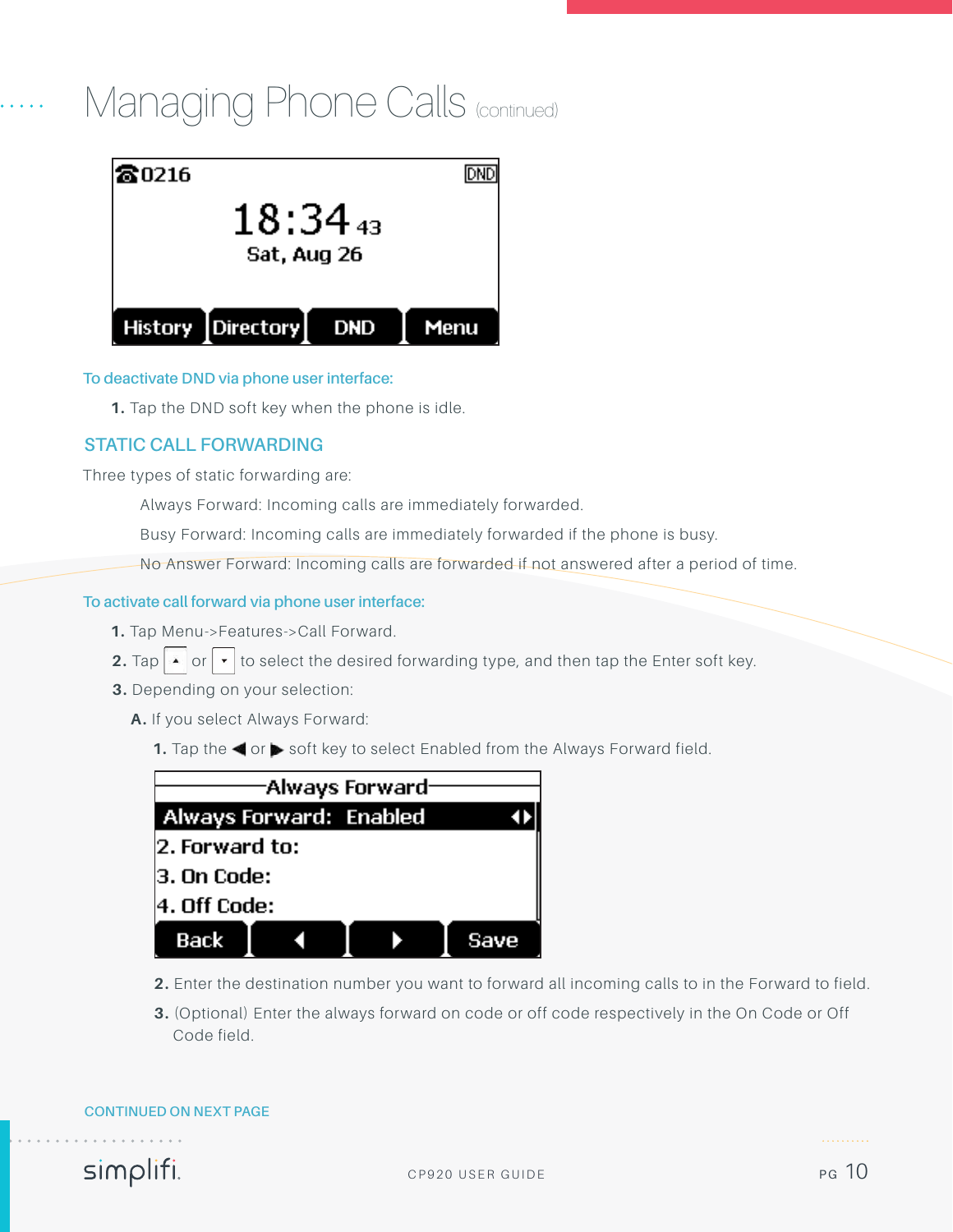- **B.** If you select Busy Forward:
	- **1.** Tap the **o**r soft key to select Enabled from the Busy Forward field.

| Busy Forward <sup>.</sup> |  |  |
|---------------------------|--|--|
| 1. Busy Forward: Enabled  |  |  |
| 2. Forward to:            |  |  |
| 3. On Code:               |  |  |
| 4. Off Code:              |  |  |
| <b>Back</b>               |  |  |

- **2.** Enter the destination number you want to forward all incoming calls to when the phone is busy in the Forward to field.
- **3.** (Optional.) Enter the busy forward on code or off code respectively in the On Code or Off Code field.
- **C.** If you select No Answer Forward:
	- **1.** Tap the  $\blacktriangleleft$  or  $\blacktriangleright$  soft key to select Enabled from the No Answer Forward field.



- **2.** Enter the destination number you want to forward all unanswered incoming calls to in the Forward to field.
- **3.** Tap the  $\triangleleft$  or  $\triangleright$  soft key to select the ring time to wait before forwarding from the After Ring Time field. The default ring time is 12 seconds.
- **4.** (Optional.) Enter the no answer forward on code or off code respectively in the On Code or Off Code field.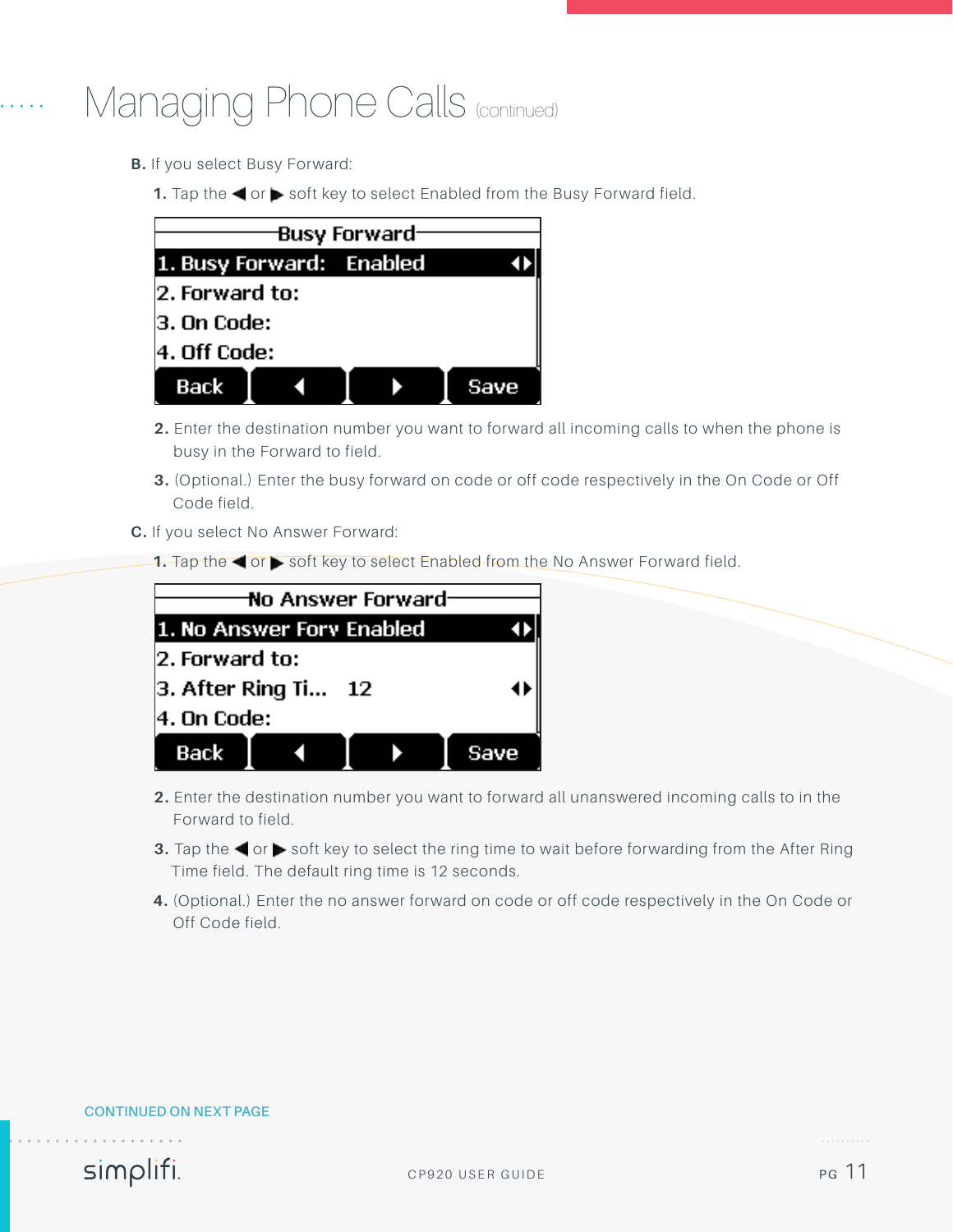**3.** Tap the Save soft key to accept the change or the Back soft key to cancel.

The icon on the idle screen indicates that the call forward is activated.



#### **To deactivate call forward via phone user interface:**

- **1.** Tap Menu->Features->Call Forward.
- **2.** Tap or to select the desired forwarding type, and then tap the Enter soft key.
- **3.** Tap the  $\blacktriangleleft$  or  $\blacktriangleright$  soft key to select Disabled to deactivate the call forward.
- **4.** Tap the Save soft key to accept the change.

#### **DYNAMIC CALL FORWARDING**

#### **To forward an incoming call to another party:**

- **1.** When the phone is ringing, tap the Forward soft key.
- **2.** Enter the number you want to forward the incoming call to.



The LCD screen prompts a call forward message.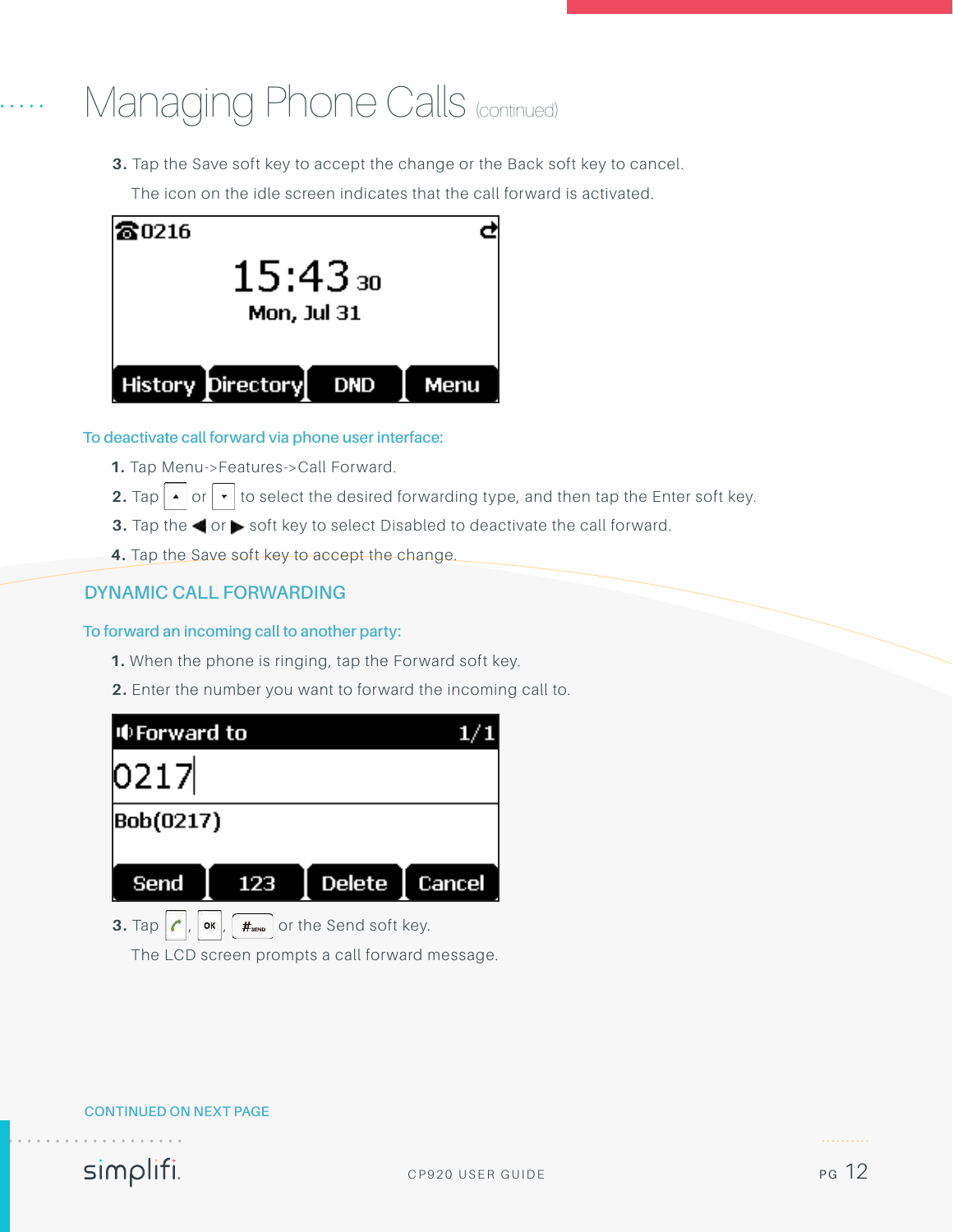#### **CALL TRANSFER**

You can transfer a call to another party in one of three ways:

Blind Transfer: Transfer a call directly to another party without consulting. Semi-Attended Transfer: Transfer a call when the target phone is ringing. Attended Transfer (Consultative Transfer): Transfer a call with prior consulting.

#### **To perform a blind transfer:**

- **1.** Tap the Transfer soft key during a call.
- **2.** Enter the number you want to transfer the call to.

| <b>ФTransfer to</b> |        |               |             |
|---------------------|--------|---------------|-------------|
| 0217                |        |               |             |
| Bob(0217)           |        |               |             |
| <b>Transfer</b>     | $-123$ | <b>Delete</b> | ı<br>Cancel |

**3.** Tap the Transfer soft key to complete the transfer.

Then the call is connected to the number to which you are transferring.

#### **To perform a semi-attended transfer:**

- **1.** Tap the Transfer soft key during a call.
- **2.** Enter the number you want to transfer the call to.
- **3.** Tap  $\begin{bmatrix} \cdot \\ \cdot \end{bmatrix}$ , or  $\begin{bmatrix} \text{#}_{\text{sem}} \end{bmatrix}$  to dial out.
- **4.** Tap the Transfer soft key to complete the transfer when receiving ringback.

#### **To perform an attended transfer:**

- **1.** Tap the Transfer soft key during a call.
- **2.** Enter the number you want to transfer the call to.
- **3.** Tap  $\begin{bmatrix} \cdot \\ \cdot \end{bmatrix}$ ,  $\begin{bmatrix} \circ \\ \circ \end{bmatrix}$  or  $\begin{bmatrix} \#_{\text{sevo}} \\ \end{bmatrix}$  to dial out.
- **4.** After the party answers the call, tap the Transfer soft key to complete the transfer.

You can cancel the transfer before the call is connected by tapping the Cancel soft key.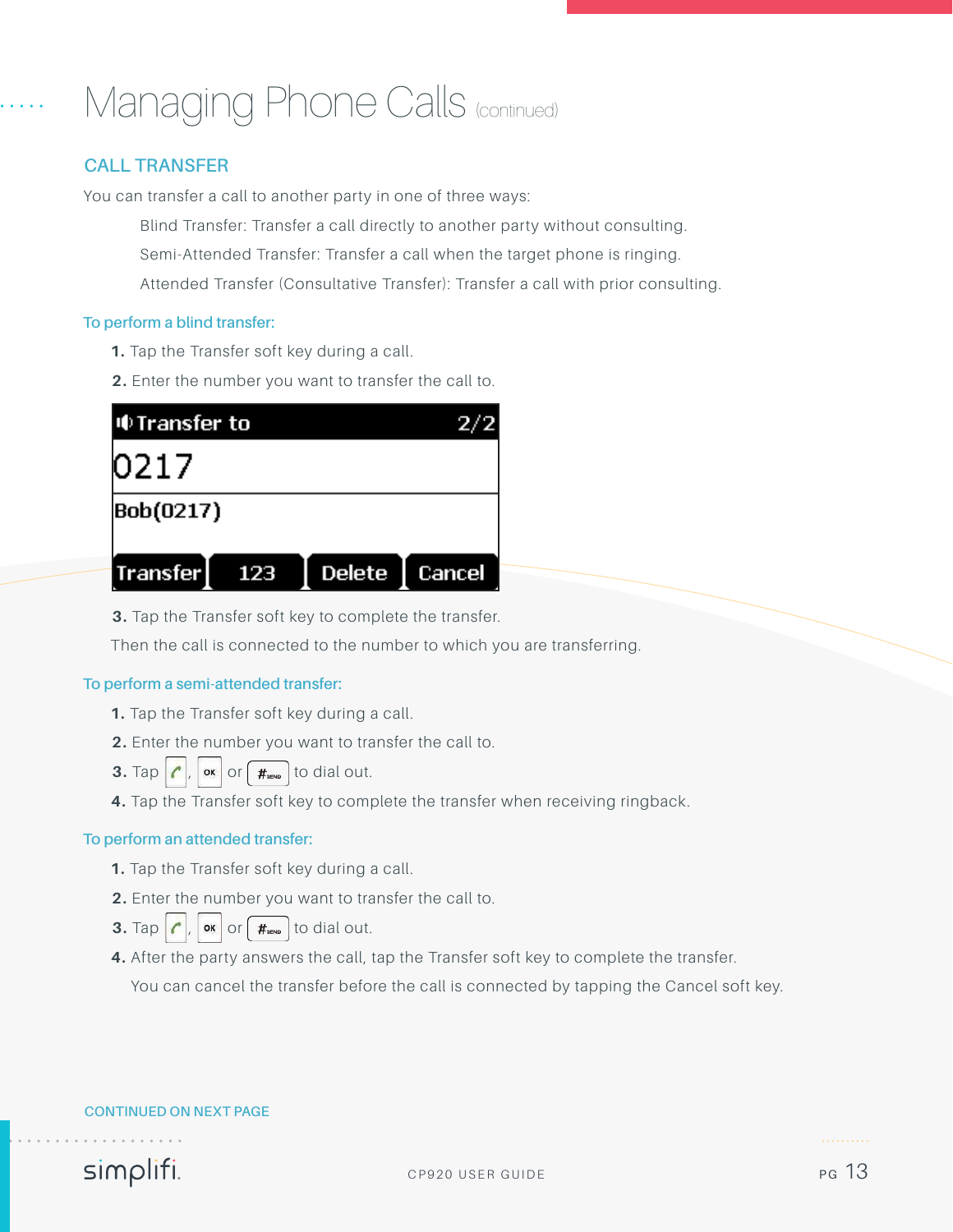#### **CALL WAITING**

You can enable or disable call waiting on the phone. If call waiting is enabled, you can receive another call while there is already an active call on the phone. Otherwise, another incoming call is automatically rejected by the phone with a busy message when there is an active call on the phone. You can also enable or disable the phone to play a warning tone when receiving another call.

#### **To configure call waiting via phone user interface:**

- **1.** Tap Menu->Features->Call Waiting.
- **2.** Tap the  $\blacktriangleleft$  or  $\blacktriangleright$  soft key to select Enabled from the Call Waiting field.

| Call Waiting                    |                |      |  |
|---------------------------------|----------------|------|--|
| 1. Call Waiting:                | <b>Enabled</b> |      |  |
| 2. Play Tone:<br><b>Enabled</b> |                |      |  |
| 3. On Code:                     |                |      |  |
| 4. Off Code:                    |                |      |  |
| Back                            |                | Save |  |

- **3.** Tap the  $\blacktriangleleft$  or  $\blacktriangleright$  soft key to select Enabled from the Play Tone field.
- **4.** (Optional.) Enter the call waiting on code or off code respectively in the On Code or Off Code field.
- **5.** Tap the Save soft key to accept the change or the Back soft key to cancel.

#### **CONFERENCE CALL**

The CP920 IP conference phone supports up to five parties (including yourself) in a conference call.

#### **To initiate a conference by inviting Participants:**

- **1.** Place a call to the first party.
- **2.** When the first party answers the call, tap the Conf soft key to place a new call. The active call is placed on hold.
- **3.** Enter the number of the second party and then tap  $\int_{c}$ ,  $\int_{c}$ ,  $\int_{c}$ ,  $\int_{c}$ ,  $\int_{c}$  are Send soft key.
- **4.** When the second party answers the call, tap the Conf soft key again to join all parties in the conference.
- **5.** Repeat steps 2 to 4 to join more parties in the established conference call.

#### **To merge multiple calls into a conference:**

- **1.** Tap  $\begin{bmatrix} \bullet & \circ \end{bmatrix}$  or  $\begin{bmatrix} \bullet & \circ \end{bmatrix}$  to select an active call.
- **2.** Tap the Conf soft key to merge the calls into a conference call.

#### **CONTINUED ON NEXT PAGE**

simplifi.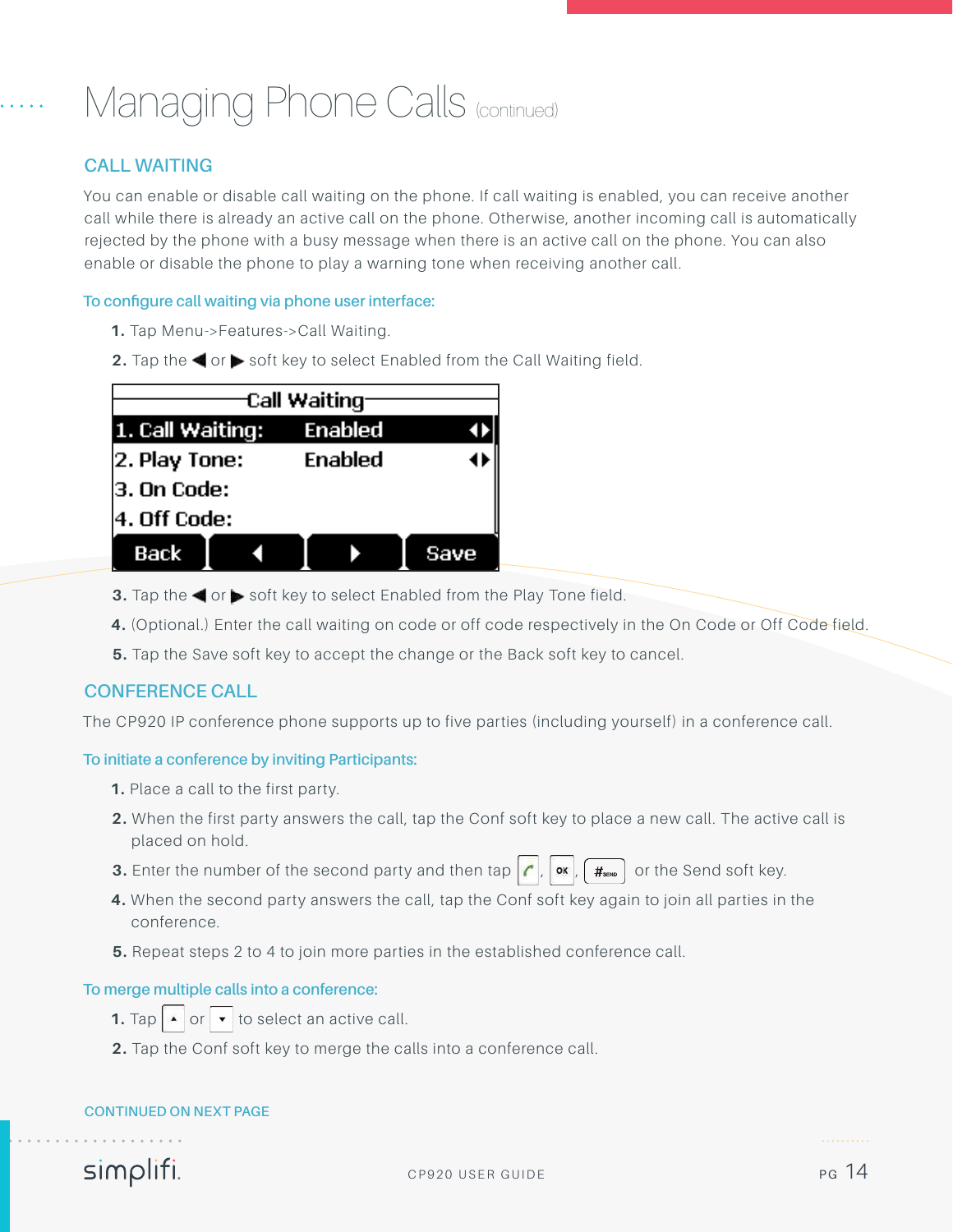#### **To join an incoming call to a conference:**

**1.** Tap the Join soft key when the phone receives a new call.

The conference among the original call(s) and the incoming call is set up. If you are in a conference, the new party will join to the conference.

#### **To create a hybrid UC conference:**

**1.** Make sure you have connected a mobile phone to your IP phone.

**2.** Make sure you have an active PSTN account (refer to Using Your Phone with PSTN

Account).

**3.** Do the following to place a mobile call over Bluetooth on the IP phone.

Tap the Switch soft key to choose the Mobile Account.

Enter the desired number.

- Tap  $\left| \int_{\alpha} \right|$ ,  $\left| \int_{\alpha} \right|$  or the Send soft key.
- **4.** Placing an IP call.
- **5.** Placing a PSTN call.
- **6.** Tap the Conf soft key.

The hybrid UC conference is created.



#### **Managing the conference call:**

- **A .** Tap the Hold soft key to place the conference on hold.
- **B.** Tap the Conf soft key to join more parties in an established conference call.
- **C.** Tap the Manage soft key, and then tap  $\lfloor \cdot \rfloor$  or  $\lfloor \cdot \rfloor$  to select the desired party:

**1.** Tap the Far Mute soft key to mute the party. The muted party can hear everyone, but no one can hear the muted party.

**2.** Tap the Remove soft key to remove the selected party from the conference call.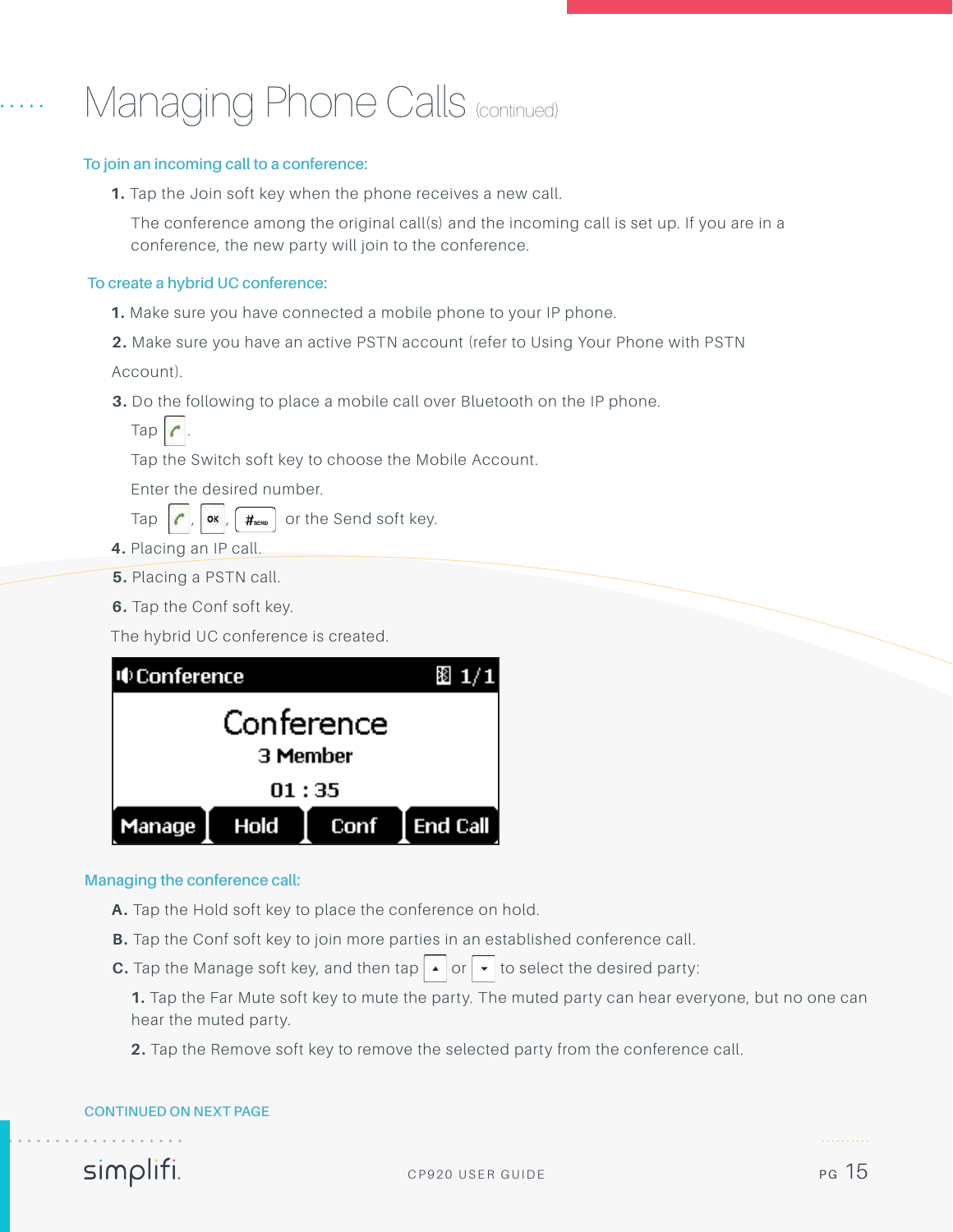- **3.** Tap the Split All soft key to split the conference call into individual calls on hold.
- **4.** Tap the Back soft key to return to the previous screen.
- **D.** Tap  $(\blacktriangleright)$  to mute the conference call, all other participants can hear each other, but they cannot hear you.
- **E.** Tap  $\left| \bigcap_{n=1}^{\infty} \right|$  or the End Call soft key to drop the conference call.

#### **CALL PARK**

You can use call park feature to place a call on hold, and then retrieve the call from another phone in the system (for example, a phone in another office or conference room). You can park an active call by tapping the Park soft key on the phone. If the call is parked successfully, there is a voice prompt confirming that the call was parked. You can retrieve the parked call by tapping the Retrieve soft key. If the parked call is not retrieved within a period of time defined by the system, the phone performing call park will receive the call back.

#### **To park a call in transfer mode:**

- **1.** During a call, tap the Park soft key (You may need to tap the More soft key to see the Park soft key).
- **2.** If the call park code is not configured, you need to enter the call park code (e.g.,  $*01$ ).

| IO Park to |                        |  |
|------------|------------------------|--|
| *01        |                        |  |
|            |                        |  |
|            | Park 123 Delete Cancel |  |

- **3.** Tap  $\left[\alpha\right]$ ,  $\left[\frac{H_{\text{max}}}{H_{\text{max}}} \right]$  or the Park soft key. The call will be transferred to the shared parking lot.
- **4.** If the call park code is configured, the call will be directly transferred to the shared parking lot.

#### **To retrieve a parked call in Transfer mode do one of the following:**

- **A.** If the park retrieve code is not configured, dial the park retrieve code (e.g.,  $*10$ ).
- **B.** If the park retrieve code is configured, tap the Retrieve soft key on the dialing screen.

The phone will retrieve the parked call from the shared parking lot.